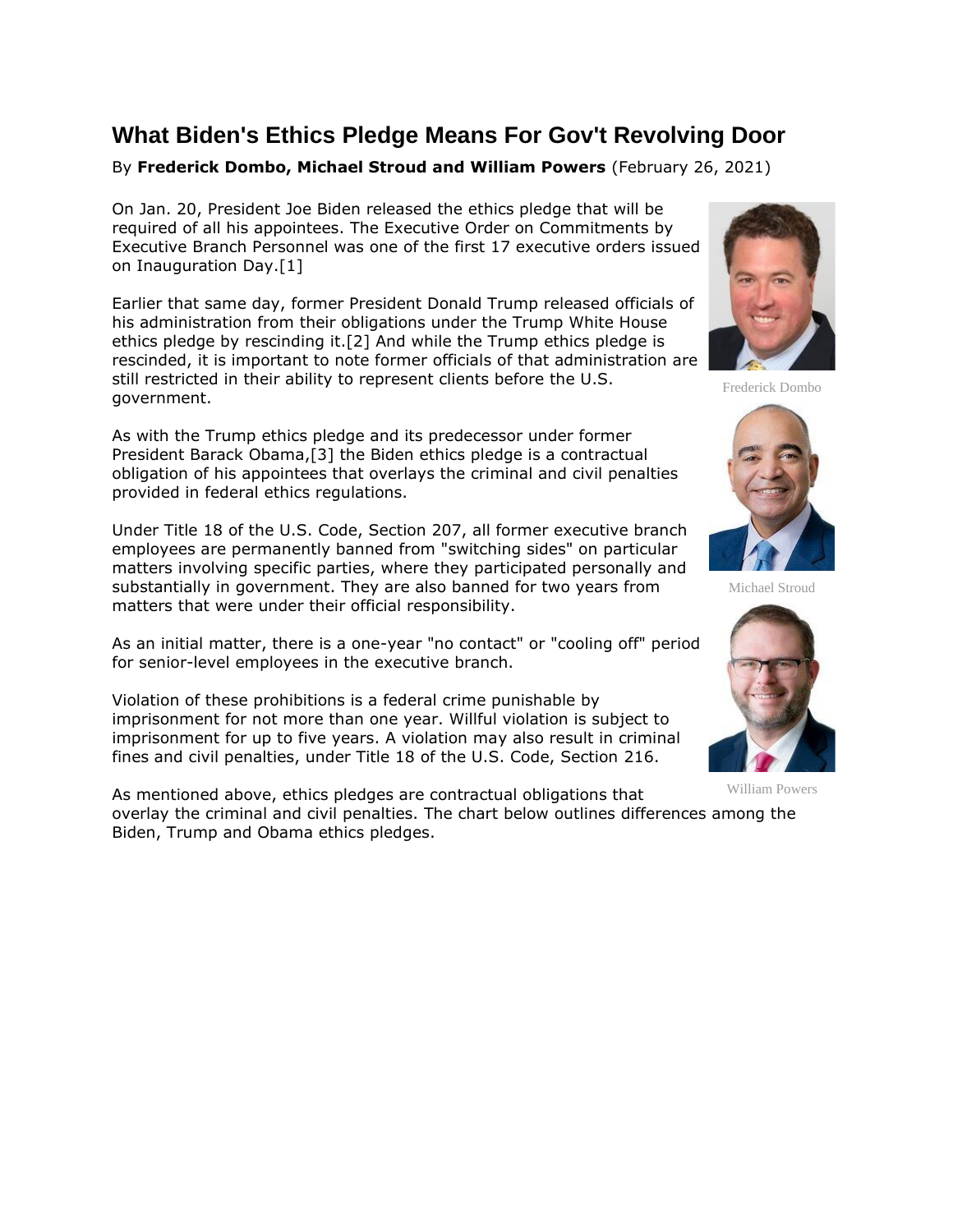| Rule <sup>1</sup>                                                                                                                                                                                                                                                                                                                                                                                                                                                                      | <b>Biden</b> | <b>Trump</b>                                                      | <b>Obama</b>                                                              |
|----------------------------------------------------------------------------------------------------------------------------------------------------------------------------------------------------------------------------------------------------------------------------------------------------------------------------------------------------------------------------------------------------------------------------------------------------------------------------------------|--------------|-------------------------------------------------------------------|---------------------------------------------------------------------------|
| 1. Lobbyist Gift Ban                                                                                                                                                                                                                                                                                                                                                                                                                                                                   |              |                                                                   |                                                                           |
| Subject to availability of certain exceptions to<br>gift ban, including those based on personal<br>relationships, general discounts, gifts<br>because of a spouse's business activities or<br>customarily provided in bona fide discussions<br>with a prospective employer, and other<br>exceptions specifically authorized.                                                                                                                                                           |              |                                                                   |                                                                           |
| 2. Reverse Revolving Door Ban - Incoming                                                                                                                                                                                                                                                                                                                                                                                                                                               | ✓            | ✓                                                                 |                                                                           |
| 2-year ban on involvement with particular<br>mater with specific party related to official's<br>former employers or clients                                                                                                                                                                                                                                                                                                                                                            |              |                                                                   |                                                                           |
| 3. Reverse Revolving Door Ban - Incoming<br>Lobbyists<br>Follows above restriction, plus 2-year look<br>back that would preclude former<br>lobbyist/FARA registrant from participating in<br>(a) particular matter on which they lobbied or<br>engaged in registrable FARA activity, (b)<br>specific issue area in which that particular<br>matter falls, or (c) seeking or accepting<br>employment from agency they previously<br>lobbied or engaged in registrable FARA<br>activity. | $\checkmark$ | Same, but only<br>followed (a).                                   | Same, but no<br>reference to<br>"registrable activity<br>under FARA."     |
| 4. Revolving Door Ban - Leaving Government                                                                                                                                                                                                                                                                                                                                                                                                                                             |              |                                                                   |                                                                           |
| Extends one year post-employment<br>restriction of 18 U.S.C. 207(c) to two years.                                                                                                                                                                                                                                                                                                                                                                                                      |              |                                                                   |                                                                           |
| Ban on all 'lobbying activity'                                                                                                                                                                                                                                                                                                                                                                                                                                                         |              | No, one year only.                                                |                                                                           |
|                                                                                                                                                                                                                                                                                                                                                                                                                                                                                        |              |                                                                   | Limited to<br>becoming a<br>registered lobbyist.                          |
| 5. Revolving Door Ban - Senior and Very<br><b>Senior Appointees Leaving Government</b>                                                                                                                                                                                                                                                                                                                                                                                                 | $\checkmark$ | Not included.                                                     | Not included.                                                             |
| Agree not to "materially assist" others in<br>making communications or appearances from<br>which official would be prohibited $-$ <i>i.e.</i> , ban<br>on "shadow lobbying."                                                                                                                                                                                                                                                                                                           |              |                                                                   |                                                                           |
| 6. Revolving Door Ban - Appointees Leaving<br>Government to Lobby                                                                                                                                                                                                                                                                                                                                                                                                                      | $\checkmark$ | Same, except FARA<br>registrable activity not<br>covered and time | Same, except FARA<br>registrable activity<br>not covered and              |
| Agree not to lobby or, engage in FARA<br>activity with, a covered executive branch<br>official for longer of remainder of<br>Administration or 2 years.                                                                                                                                                                                                                                                                                                                                |              | frame of restriction<br>limited to duration of<br>Administration. | time frame of<br>restriction limited to<br>duration of<br>Administration. |
| 7. Golden Parachute Ban                                                                                                                                                                                                                                                                                                                                                                                                                                                                | $\checkmark$ | Not included.                                                     | Not included.                                                             |
| Agree not accept any salary or other cash (or<br>non-cash) payment from former employer, the<br>availability is limited to individuals accepting a<br>position in the U.S. Government.                                                                                                                                                                                                                                                                                                 |              |                                                                   |                                                                           |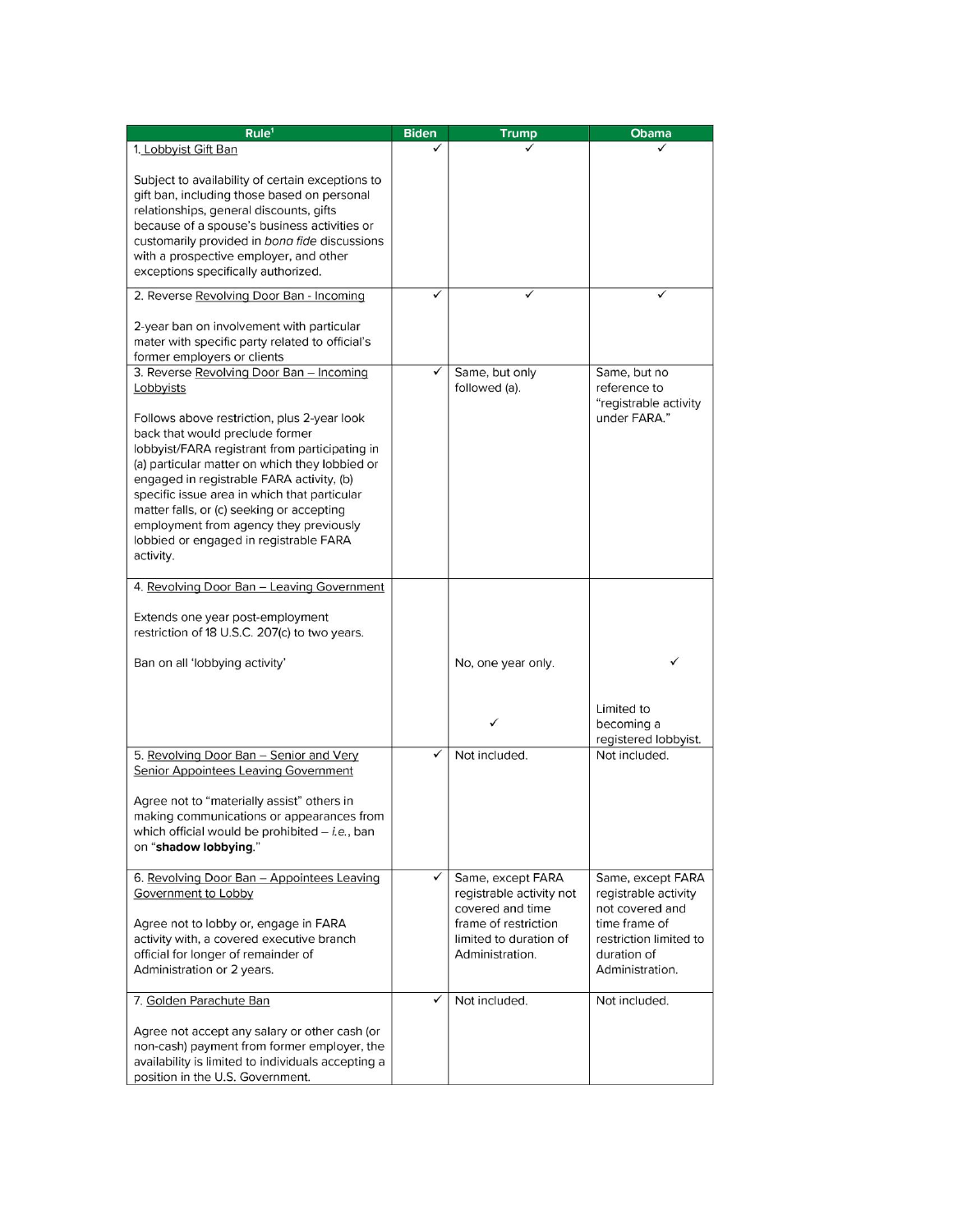The Biden pledge, like Trump's, went further than the Obama ethics pledge in that its revolving door post-employment restrictions apply to all lobbying activity and not just to becoming a registered lobbyist. Like his predecessors, including former President Bill Clinton, Biden included a ban on becoming a registered foreign agent. And like Obama and Trump, Biden includes a flat ban on all gifts from lobbyists with select exceptions.

Biden's ethics pledge is noteworthy for going beyond those of his predecessors in a few respects.

First, Biden addresses so-called shadow lobbying, a practice long decried by reformers. Biden officials commit that for one year following the end of their appointment they, "will not materially assist others in making communications or appearances that I am prohibited from making myself."

This provision is an attempt to restrict departing Biden administration officials from becoming the type of strategic adviser or special policy adviser who profits from advising on how to influence the Biden administration without registering to lobby.

In the past, high-level officials in consulting roles purported to act merely as a resource to clients regarding the thought processes and personalities of White House officials, as well as on the suitability of certain strategies to achieve policy goals.

This prohibition still turns on the definition of "lobbying activity" in the federal Lobbying Disclosure Act. Enforcement will still depend upon whether the particular consulting activities of former Biden administration officials become known.

Another notable focus of the Biden ethics pledge is a ban on an incoming official from receiving a so-called golden parachute. The pledge requires officials foreswear any salary, bonus or noncash payment (i.e., stock options) from a former employer. The key to this provision is that the payment not be something that is available only to those individuals joining the U.S. government.

It is foreseeable that further clarification will be required for situations where higher-level executives departing for the Biden administration are to receive a bonus that is customary for executives at their level, but not clearly proscribed in the policies and procedures of their private sector employer.

The Biden ethics pledge's post-employment restrictions, however, are not as stringent as those issued in the Trump pledge, which included a five-year post-employment restriction on lobbying, and a lifetime ban on activity under the Foreign Agents Registration Act.

Although the Trump post-employment restrictions were more strongly worded when issued in 2017, that pledge has been rescinded, so the restrictions would no longer apply. In addition, the ethics pledges issued via executive order are contractual obligations between the appointee and the administration.

And while a ban on FARA representations has been included in ethics pledges at least as far back as the Clinton administration, in practice, they are not enforceable beyond the life of the particular administration.

Although much of the Biden ethics pledge may feel familiar, the distinctions, which are outlined in the table above, are worth reviewing since these differences — or enhancements — may be the areas more closely scrutinized by the press and the White House itself.